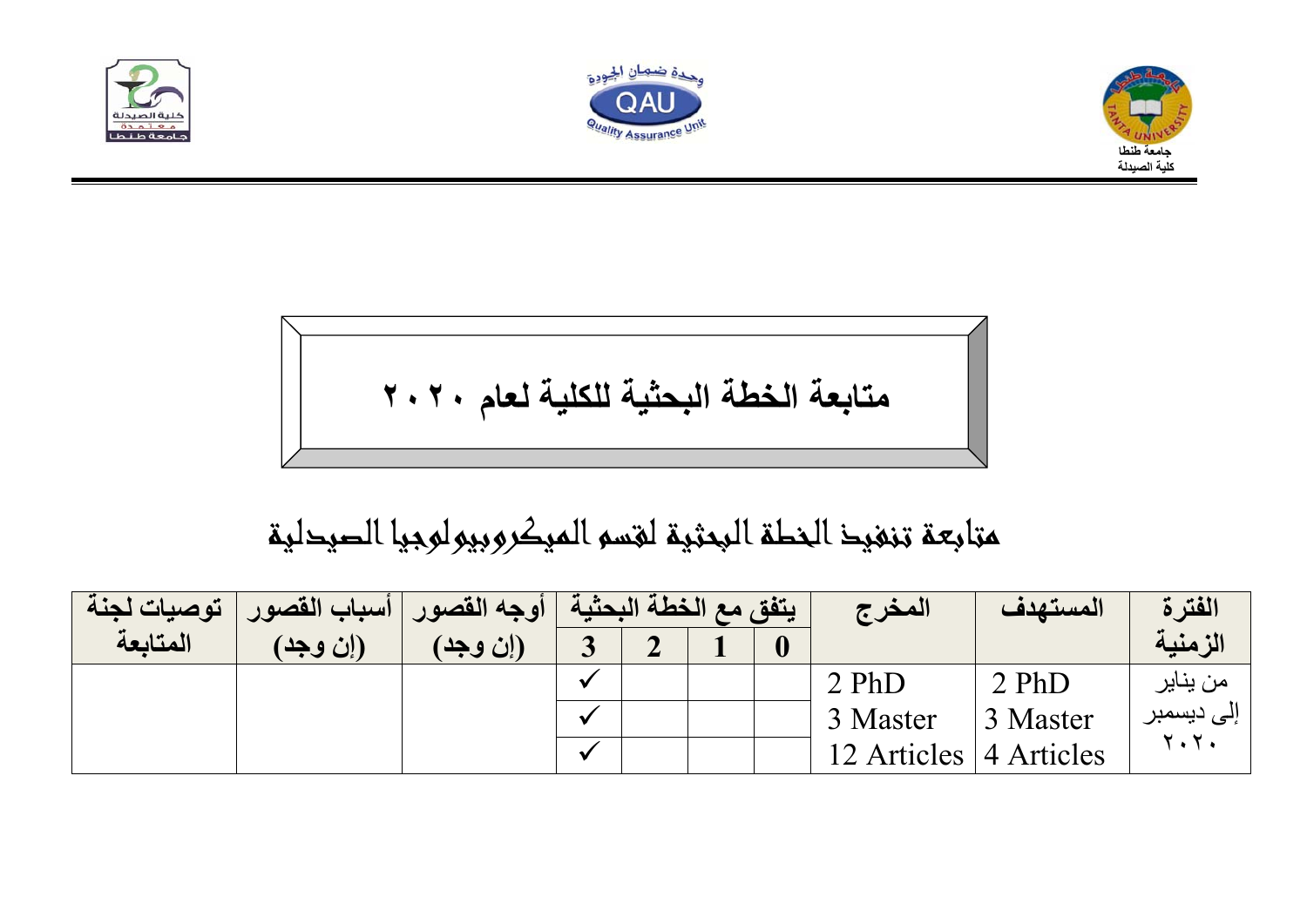





|                | <b>List of publications From January to December 2020</b>                                                                                                  |                                                                                                                             |                                                                                                                                                                                          |  |  |
|----------------|------------------------------------------------------------------------------------------------------------------------------------------------------------|-----------------------------------------------------------------------------------------------------------------------------|------------------------------------------------------------------------------------------------------------------------------------------------------------------------------------------|--|--|
|                | <b>Authors list</b>                                                                                                                                        | <b>Article publication</b>                                                                                                  | <b>Article title</b>                                                                                                                                                                     |  |  |
| $\mathbf{1}$   | Tarek ES El-Banna, Fatma I Sonbol,<br>Maysaa ES Zaki, Rana H Abo-<br>Hammam                                                                                | Clinical laboratory 66 (1)<br>(Jan 2020. doi: 10.7754/Clin.Lab.2019.190529.)                                                | Molecular Characterization of β-Lactam Resistant<br>Streptococcus pneumoniae.                                                                                                            |  |  |
| $\overline{2}$ | Lamiaa A Al-Madboly, Safaa M Ali,<br>Esmail M El Fakharany, Amany E<br>Ragab, Eman G Khedr, Khaled M<br>Elokely                                            | Frontiers in bioengineering and biotechnology 8,<br>78<br>(Feb 2020. https://doi.org/10.3389/fbioe.2020.00078)              | Stress-based production, and characterization of<br>glutathione peroxidase and glutathione S-transferase<br>enzymes from Lactobacillus plantarum                                         |  |  |
| 3              | OY Mady, LA Al-Madboly, AA Donia                                                                                                                           | Frontiers in microbiology 11, 385<br>(April 2020. doi: 10.3389/fmicb.2020.00385)                                            | Preparation, and Assessment of Antidermatophyte<br>Activity of Miconazole-Urea Water-Soluble Film                                                                                        |  |  |
| $\overline{4}$ | TE El-Banna, FI Sonbol, AA Gazal, MM<br>El-Bouseary, HO Ellabody                                                                                           | Int. Res. J. Pharm. 11 (4), 36-42<br>(May 2020. DOI: 10.7897/2230-8407.110439)                                              | Molecular Characterization of Staphylococcus aureus<br>isolates recovered from Children with Otitis Media in<br>Alexandria Hospitals, Egypt.                                             |  |  |
| 5              | T Elbanna, F Sonbol, A Abd Elaziz, E<br>Elekhnawy                                                                                                          | Journal of Advanced Medical and Pharmaceutical<br>Research 1 (1), 22-28<br>(June 2020. DOI: 10.21608/JAMPR.2020.32347.1005) | Antibiotic Resistance and Novel Approaches to Fight<br>Against This Global Crisis.                                                                                                       |  |  |
| 6              | Lamiaa A Al-Madboly, Nehal M El-Deeb,<br>Amal Kabbash, Manal A Nael, Ahmed M<br>Kenawy, Amany E Ragab                                                      | Frontiers in bioengineering and biotechnology 8,<br>450<br>(Jun 2020. https://doi.org/10.3389/fbioe.2020.00450)             | Purification, Characterization, Identification, and<br>Anticancer Activity of a Circular Bacteriocin from<br><b>Enterococcus thailandicus</b>                                            |  |  |
| $\overline{7}$ | Sameh S Ali, Fatma I Sonbol,<br>Jianzhong Sun, Mohamed A<br>Hussein, Abd-Elsalam E Hafez,<br>Esraa A Abdelkarim, Michael<br>Kornaros, Asmaa Ali, Maha Azab | Microbial pathogenesis 143, 104164<br>(Jun 2020. doi: 10.1016/j.micpath.2020.104164)                                        | Molecular characterization of virulence and drug<br>resistance genes-producing Escherichia coli isolated<br>from chicken meat: Metal oxide nanoparticles as<br>novel antibacterial agent |  |  |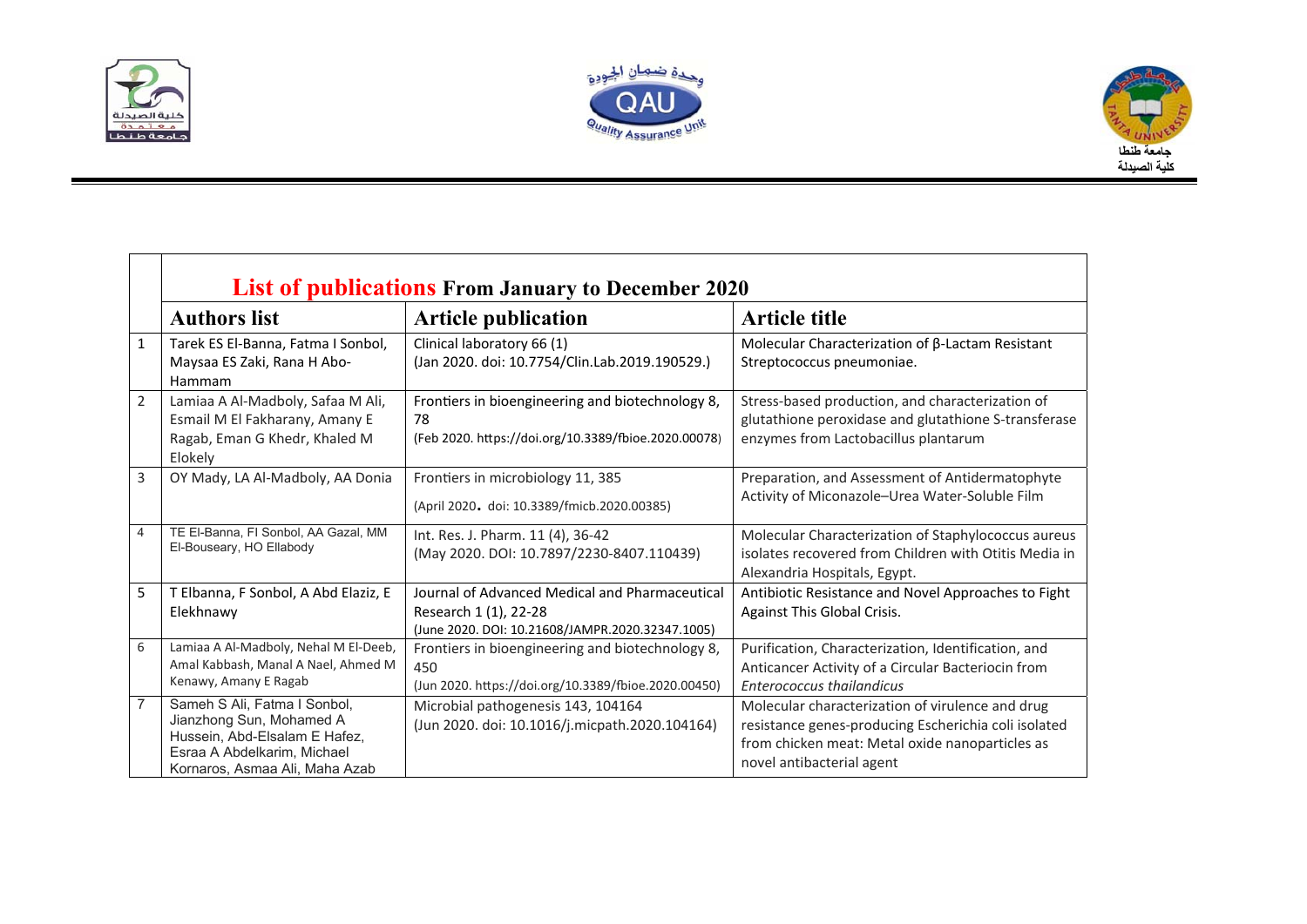





| 8  | Nehal M El-Deeb, Mai A Abo-Eleneen,<br>Lamiaa A Al-Madboly, Mona M Sharaf,<br>Sarah S Othman, Omar M Ibrahim,<br><b>Mohammad S Mubarak</b> | Frontiers in Bioengineering and Biotechnology 8, 643<br>(July 2020.https://doi.org/10.3389/fbioe.2020.00643) | Biogenically Synthesized Polysaccharides-Capped<br>Silver Nanoparticles: Immunomodulatory and<br>Antibacterial Potentialities Against Resistant<br>Pseudomonas aeruginosa |
|----|--------------------------------------------------------------------------------------------------------------------------------------------|--------------------------------------------------------------------------------------------------------------|---------------------------------------------------------------------------------------------------------------------------------------------------------------------------|
| 9  | A Abdelaziz, M Anastasiadou, M                                                                                                             | Applied Sciences 10 (18), 6538                                                                               | A parallel particle swarm optimisation for selecting                                                                                                                      |
|    | Castelli                                                                                                                                   | (August 2020.                                                                                                | optimal virtual machine on cloud environment                                                                                                                              |
|    |                                                                                                                                            | https://doi.org/10.3390/app10186538)                                                                         |                                                                                                                                                                           |
| 10 | FI Sonbol, AAA Aziz, TE El-Banna,                                                                                                          | International Microbiology 23 (4), 533-547                                                                   | Antimicrobial activity of bacteriocins produced by                                                                                                                        |
|    | OM Al-Fakhrany                                                                                                                             | (Nov 2020. doi: 10.1007/s10123-020-00127-z.)#                                                                | Enterococcus isolates recovered from Egyptian                                                                                                                             |
|    |                                                                                                                                            |                                                                                                              | homemade dairy products against some foodborne                                                                                                                            |
|    |                                                                                                                                            |                                                                                                              | pathogens.                                                                                                                                                                |
| 11 | E Elekhnawy, F Sonbol, A Abdelaziz,                                                                                                        | Future Journal of Pharmaceutical Sciences 6 (1),                                                             | Potential impact of biocide adaptation on selection                                                                                                                       |
|    | T Elbanna                                                                                                                                  | $1 - 10$                                                                                                     | of antibiotic resistance in bacterial isolates                                                                                                                            |
|    |                                                                                                                                            | (Nov 2020. DOI: 10.1186/s43094-020-00119-w)                                                                  |                                                                                                                                                                           |
| 12 | Eram Sharmin, Maram Talal Kafyah,                                                                                                          | International Journal of Biological                                                                          | Synthesis and characterization of polyvinyl                                                                                                                               |
|    | Aljohara Abdulrahman Alzaydi, Anan<br>Abdulrahman Fatani, Fatima Ali Hazazzi,                                                              | Macromolecules 163, 2236-2247                                                                                | alcohol/corn starch/linseed polyol-based hydrogel                                                                                                                         |
|    | Shahad Khalid Babgi, Nada Musleh                                                                                                           | (Nov 2020.                                                                                                   | loaded with biosynthesized silver nanoparticles                                                                                                                           |
|    | Algarhi, Afnan Abdulhamaid Hassan                                                                                                          | https://doi.org/10.1016/j.ijbiomac.2020.09.044)                                                              |                                                                                                                                                                           |
|    | Sindi, Deewan Akram, Manawwer Alam,<br>Javed Alam, Lamiaa A Al-Madboly,                                                                    |                                                                                                              |                                                                                                                                                                           |
|    | Nagwa A Shoeib, Alaa M Alqahtani,                                                                                                          |                                                                                                              |                                                                                                                                                                           |
|    | Mariam Mojally                                                                                                                             |                                                                                                              |                                                                                                                                                                           |